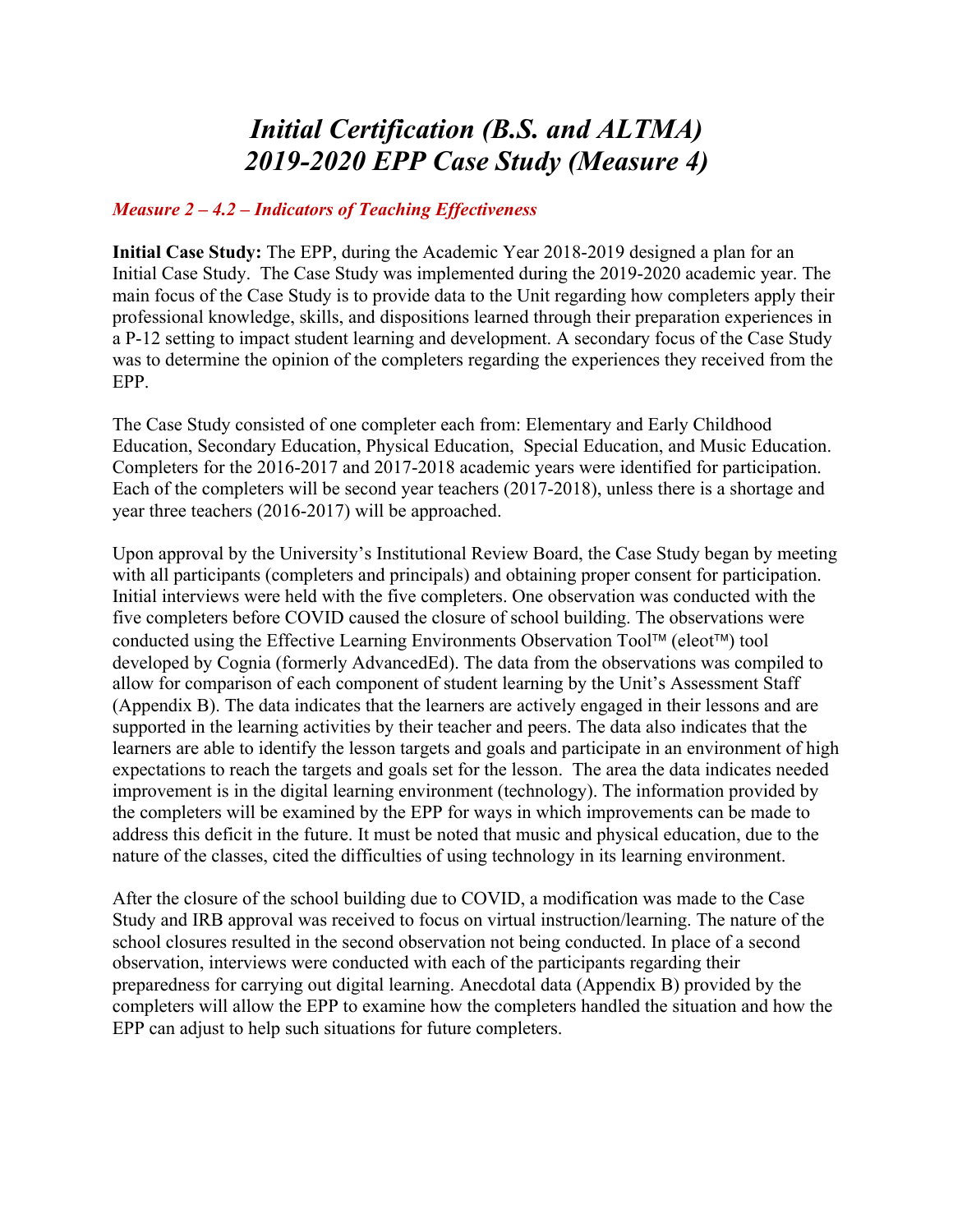The final interview with the participant and the interview with their principal were held in a digital format through the Zoom. Anecdotal data from these interviews will be included in the self-study report.

**Advanced Case Study:** The EPP, during the Academic Year 2019-2020 designed a plan for an Advanced Case Study. The Advanced Case Study is to be implemented during the 2020-2021 academic year. The main focus of the Case Study is to provide data to the Unit regarding how completers apply their professional knowledge, skills, and dispositions learned through their preparation experiences in a P-12 setting to impact student learning and development. Participants in this study will have completed their advanced program in Academic Year 2018- 2019. One completer will be sought from each of the following: Counseling, Education Leadership, Education Psychology, Elementary and Early Childhood Education, Kinesiology, Secondary Education and Special Education. A secondary focus of the Case Study was to determine the opinion of the completers regarding the experiences they received from the EPP in the completion of their advanced program.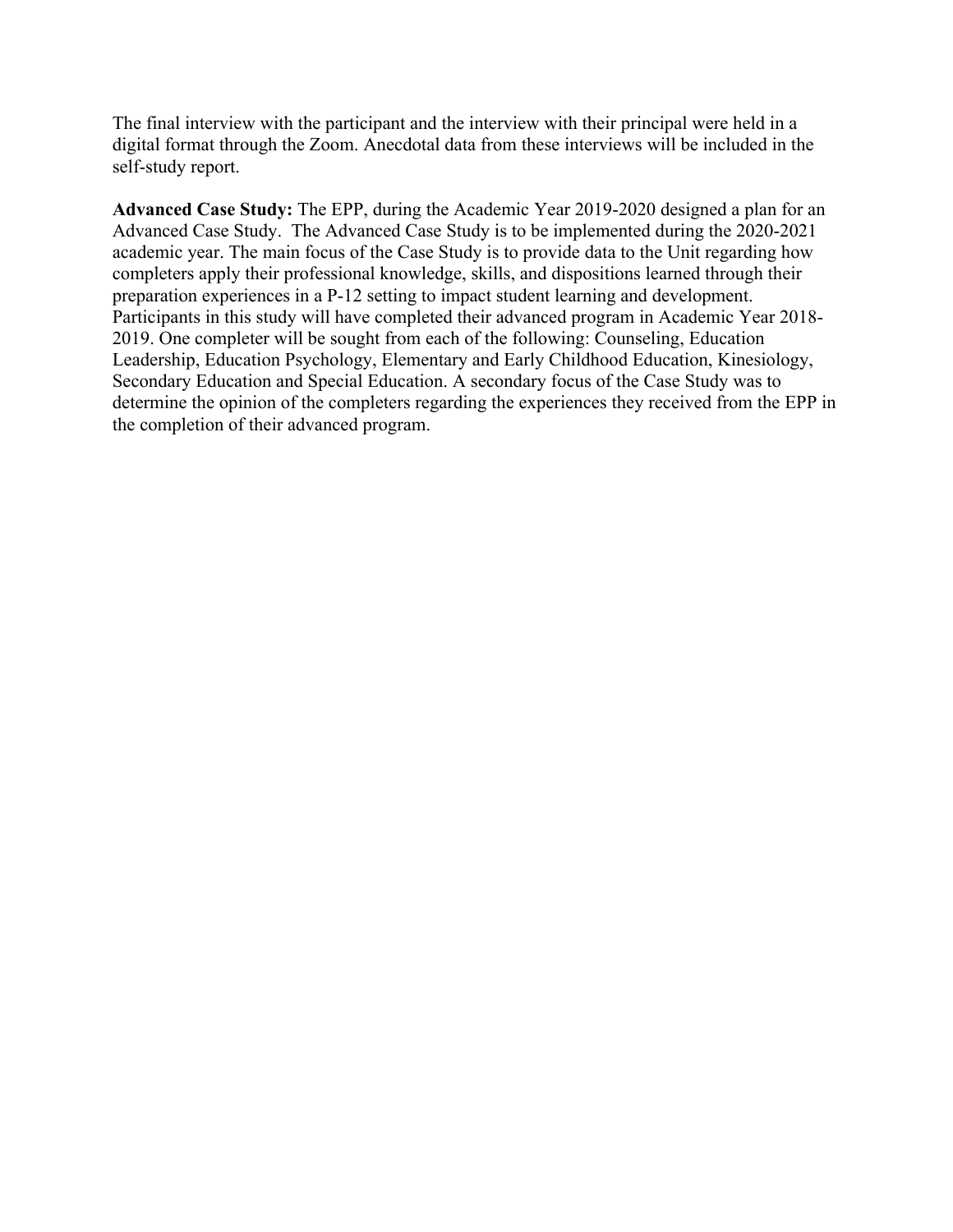## *Initial Certification (B.S. and ALTMA) Anecdotal Data from the Completers*

In analyzing the qualitative data through the lenses of strengths and weakness of the EPP, we found the following. The qualitative data was gathered through interviews with completers and their principals.

The eleot<sup> $\mathbb{M}$ </sup> data indicated two areas of strength for the completers, Supportive Learning Environment and Well-Managed Learning Environment. Improvements are always warranted in every aspect, but the data indicates that the Digital Learning Environment is an area of improvement for the EPP.

The item descriptors of the creating supportive learning environment and well-management learning environments align with the interview questions pertaining to instructional practice, including preparing for instruction, facilitating classroom instruction, and assessment. In analyzing the anecdotal data relating to these areas, we found:

- **Preparedness for planning instruction (developing lesson plans)** All participants in the case study indicated that they felt well-prepared by their programs for writing lesson plans and creating engaging lessons for their students. On participate stated, *"We went through a lot of different ways to lesson plan and create activities to engage our students. We, went through a lot of different ways on how to plan for the academic growth of a program (i.e. classroom instruction over time).*"
- **Preparedness for carrying out instructional practices** All participants indicated they felt prepared, but they also indicated that. "*you can never be fully prepared for the realities of the classroom*." Each completer stated the importance that their practicums held in allowing them to develop their practices while under the guidance of mentor teachers.
- **Preparedness for conducting assessments** Four of the five participants felt they were well prepared for conducting assessment. Each participate cited the importance of the assessment class required by the EPP. One participated stated, *"I definitely feel like I was giving a lot of tools to assess my students. I also think thinking through the entire edTPA process helped me find more ways. I make sure to give them feedback on what specifically they should improve on. I also want them to self-assess. In this content area is mostly about formative assessment on the go. It's immediate when I hear something wrong and stop to help the students make the corrections."*

The one participant who dissented to this question stated, *"I don't feel like we dug deep enough into assessment. I mean we learned about assessments and data, but there is only so much you can learn about in the EPP setting. When you are actually in your own classroom there is so much more you will learn about…that can't really be dissected in the assessment class."*

The demands placed upon the schools and the completers by COVID has forced them to teach digitally, either in a blended format or completely virtually, at some point in time over the past year. This was not something that they or the EPP could have foreshadowed and many were not